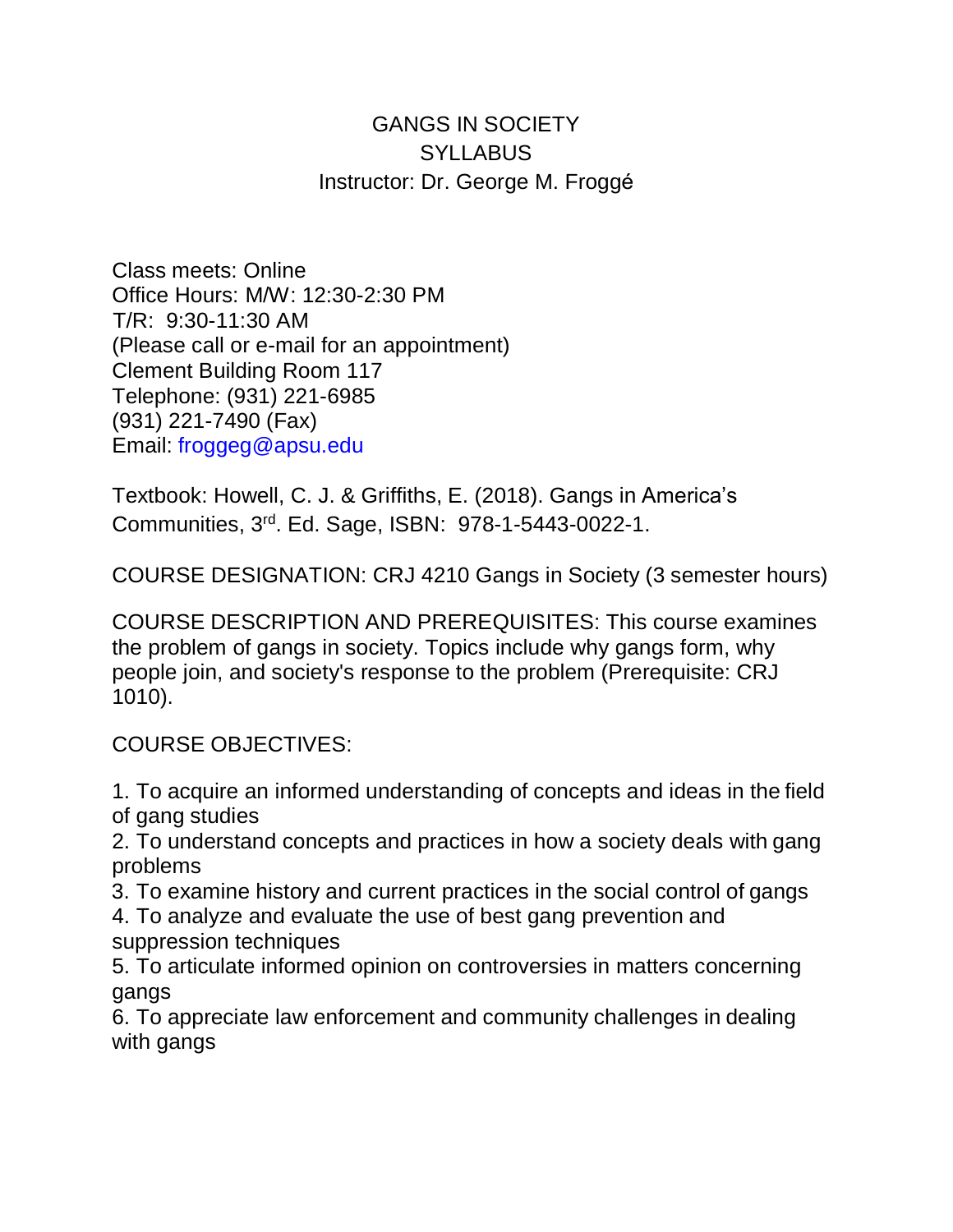GENERAL EDUCATION GOALS:

In addition to the above objectives, the more general goals of this course are to provide the student with the following tools to help develop his or her potential:

1. Development of the student's analytical thinking capabilities through comparison and contrast in the application of theories and concepts to social problems

2. Enhancement of the student's literacy skills through assigned readings, discussions, examinations, and other requirements

3. Utilization of the historical perspective which helps with student understanding of evolutionary developments over time

4. Understanding of the scientific method through research requirements and in-depth case studies

5. Improvement in social interaction skills and understanding human behavior through consideration of the impact legal and social systems have on individuals

6. Increased student awareness of cultural and multi-cultural issues through study of how social problems and social movements are related to and affect minority groups

7. Preparation for more advanced study in criminal justice/homeland security

CONTENT OUTLINE:

Week One:

Read chapter 1, participate in Discussion #1, & complete/submit Quiz #1.

Week Two:

Read chapters 2-3, participate in Discussion #2, & complete/submit Quiz #2.

Week Three:

Read chapter 4, participate in Discussion #3, & complete/submit Quiz #3.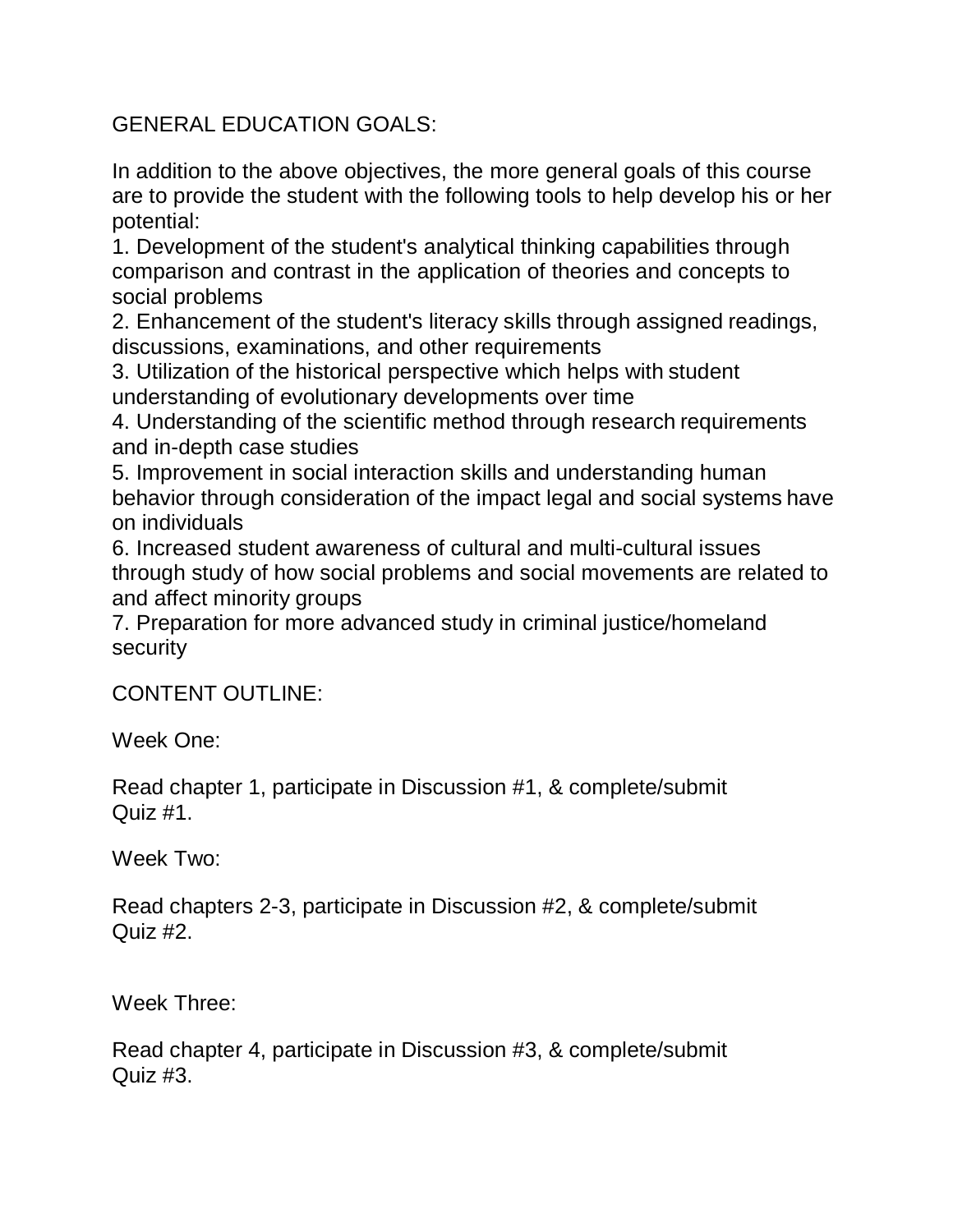Week Four:

Read chapters 5-6, participate in Discussion #4, complete/submit Quiz  $#4$ .

Week Five:

Read chapter 7, participate in Discussion #5, complete/submit Quiz #5.

Week Six:

Read chapter 8, participate in Discussion #6, complete/submit Quiz #6.

Week Seven:

Read chapters 9-10, participate in Discussion #7, complete/submit Quiz #7.

Week Eight:

Complete & submit the Final Exam. 12/6/21-12/10/21.

\*Please refer to your weekly postings in the "Announcements" section of the D2Lprogram.

Supplemental Reference: American Psychological Association. (2010). Publication Manual of the American Psychological Association, 6e. Washington DC: APA. Note: students do not have to buy this book, but should have access to it or something similar in order to utilize the correct style or format for possible writing assignments.

COURSE REQUIREMENTS:

Students are expected to read and follow the schedule in the course syllabus, to read assigned text chapters, and to complete weekly assignments. In addition, students are expected to be alert and attentive with note taking in class (on ground) and have a demonstrated desire to participate in any discussion. Exams & quizzes are to be completed within the deadlines given by the Instructor. The Instructor will announce all deadlines and instructions as well as provide reminders about the pace or flow of the course.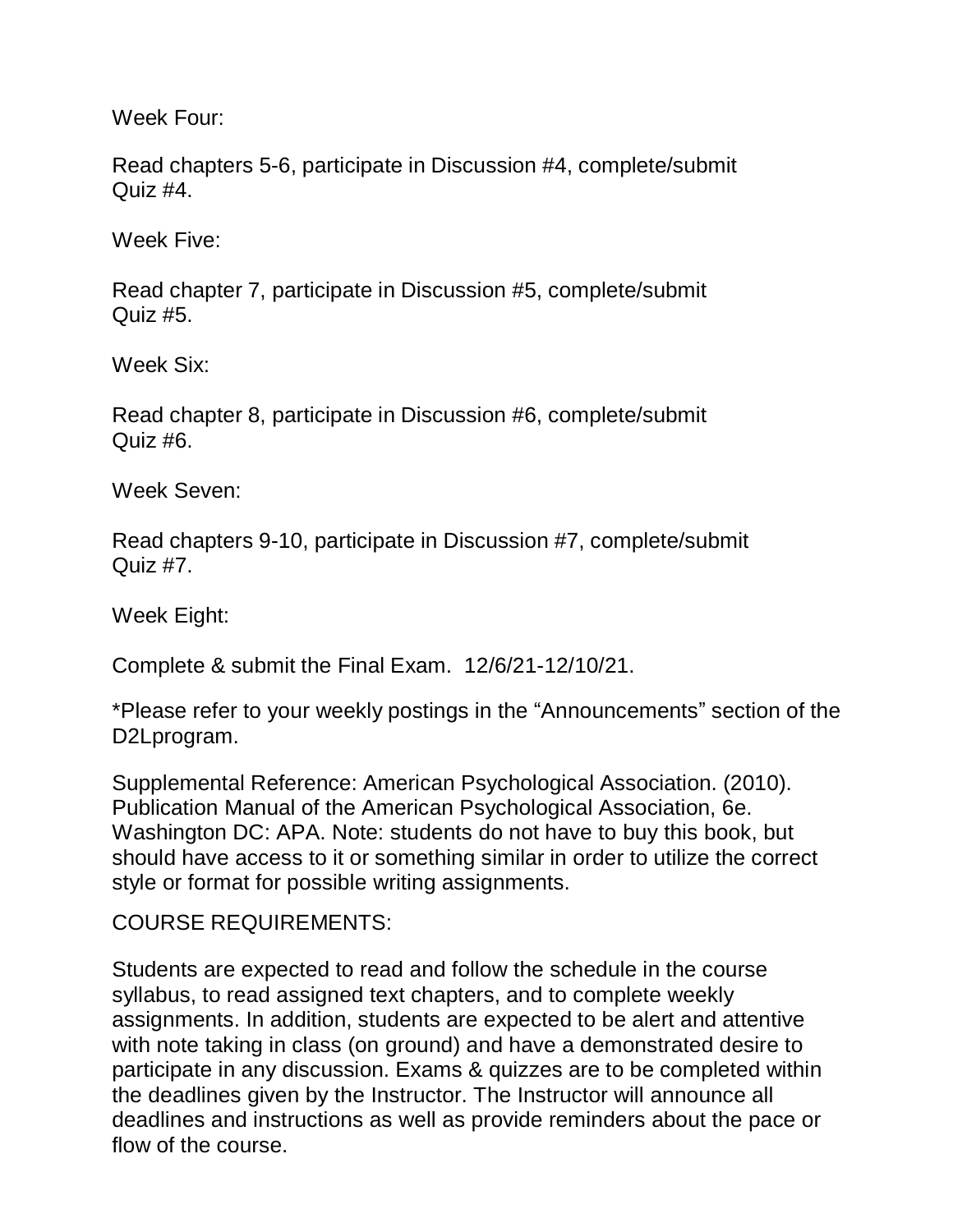Note: Quizzes & Exams have specific due dates.

BASIS AND METHODS FOR GRADING:

30% Final Examination 35% Quizzes 35% Participation and Discussion (attendance, logins, discussion contributions, and weekly postings)

 $A = 90 - 100$  $B = 89 - 80$  $C = 79 - 70$  $D = 69 - 60$  $F = 59/below$ 

COVID Attendance Policies

In accordance with CDC guidelines for higher education, as of August 11, 2021, regardless vaccination status, masks are required in any of the university's indoor facilities except for private offices, individual study/practice rooms, and residence hall rooms. Social distancing is not required. Vaccination is strongly encouraged and readily available, including at APSU's Boyd Health Services. Contact them at (931) 221-7107.

If any student tests positive for COVID-19, or if an unvaccinated student is exposed to someone who has tested positive, that student *must* submit the [COVID-19 Self-Reporting Form.](https://cm.maxient.com/reportingform.php?AustinPeayStateUniv&layout_id=19) Any student exhibiting symptoms of COVID-19 should seek a test, must fill out the [COVID-19 Self-Reporting Form,](https://cm.maxient.com/reportingform.php?AustinPeayStateUniv&layout_id=19) and should not attend in-person classes while symptomatic. Visit the [APSU](https://apsu.edu/coronavirus/index.php)  [Coronavirus Dashboard](https://apsu.edu/coronavirus/index.php) webpage for more information.

The instructor will not decide if a student's absence from class is warranted. It is the responsibility of the student to notify the instructor in advance of any and all absences for which the student wishes make up privileges. Make up privileges are limited to a death in the family, hospitalization, absences related to COVID-19, or any other communicable disease.

Late Work Policy:

- Any assignment submitted after the due date and up to one week late will incur a 10% deduction from the points earned.
- Any assignment submitted two weeks late will incur a 20% deduction from the points earned.
- Any assignment submitted three or more weeks late will incur a 50% deduction from the points earned.